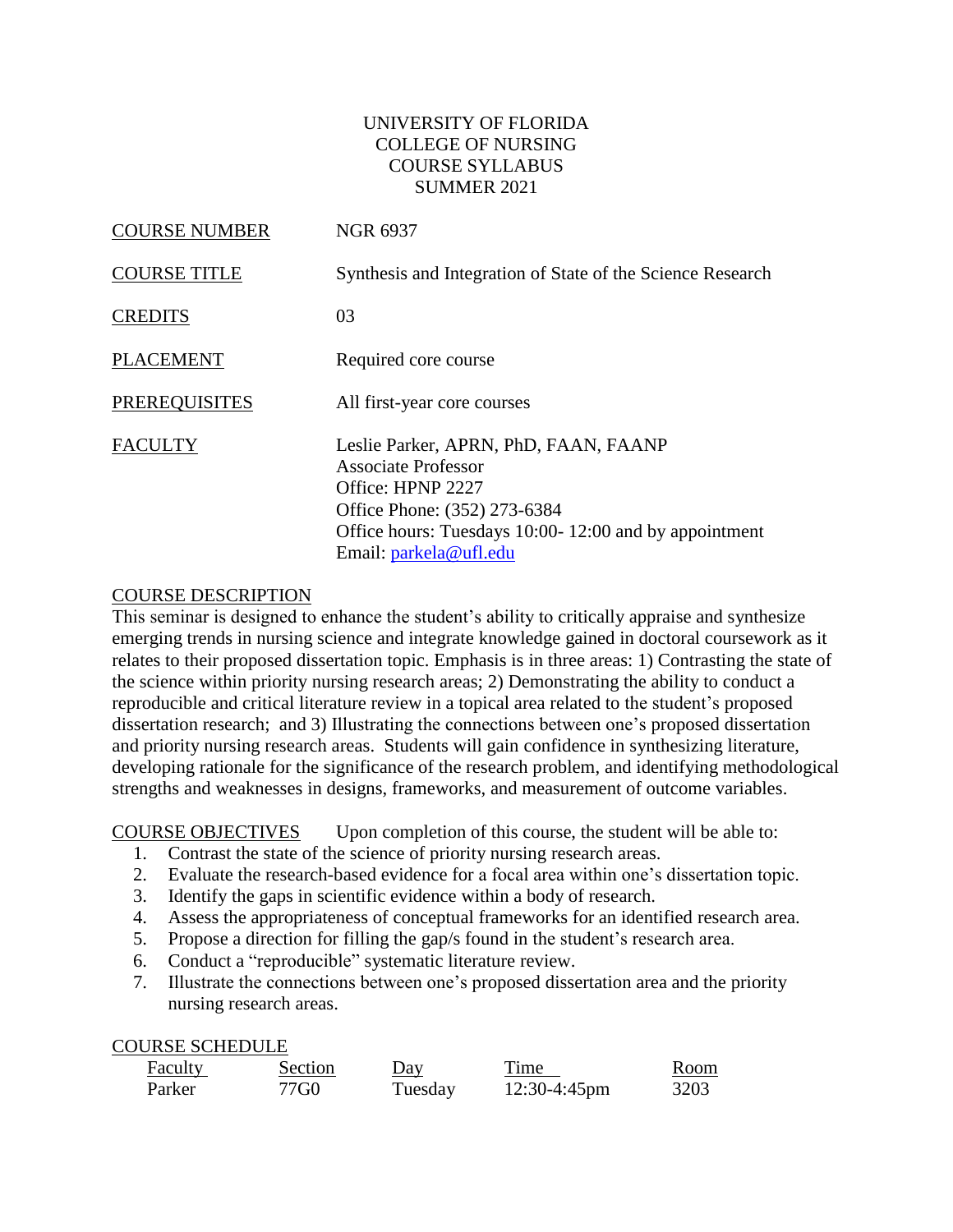Our class sessions may be audio visually recorded for students in the class to refer back and for enrolled students who are unable to attend live. Students who participate with their camera engaged or utilize a profile image are agreeing to have their video or image recorded. If you are unwilling to consent to have your profile or video image recorded, be sure to keep your camera off and do not use a profile image. Likewise, students who un-mute during class and participate orally are agreeing to have their voices recorded. If you are not willing to consent to have your voice recorded during class, you will need to keep your mute button activated and communicate exclusively using the "chat" feature, which allows students to type questions and comments live. The chat will not be recorded or shared. As in all courses, unauthorized recording and unauthorized sharing of recorded materials is prohibited.

When we have face-to-face instructional sessions to accomplish the student learning objectives of this course. In response to COVID-19, the following policies and requirements are in place to maintain your learning environment and to enhance the safety of our in-classroom interactions.

- You are required to wear approved face coverings at all times during class and within buildings. Following and enforcing these policies and requirements are all of our responsibility. Failure to do so will lead to a report to the Office of Student Conduct and Conflict Resolution.
- This course has been assigned a physical classroom with enough capacity to maintain physical distancing (6 feet between individuals) requirements. Please utilize designated seats and maintain appropriate spacing between students. Please do not move desks or stations.
- Sanitizing supplies are available in the classroom if you wish to wipe down your desks prior to sitting down and at the end of the class.
- Follow your instructor's guidance on how to enter and exit the classroom. Practice physical distancing to the extent possible when entering and exiting the classroom.
- If you are experiencing COVID-19 symptoms (Click here for guidance from [the CDC on symptoms of coronavirus\)](https://www.cdc.gov/coronavirus/2019-ncov/symptoms-testing/symptoms.html), please use the UF Health screening system and follow the instructions on whether you are able to attend class. [Click here for UF Health guidance on what to do if you have been exposed to](https://coronavirus.ufhealth.org/screen-test-protect/covid-19-exposure-and-symptoms-who-do-i-call-if/)  [or are experiencing Covid-19 symptoms.](https://coronavirus.ufhealth.org/screen-test-protect/covid-19-exposure-and-symptoms-who-do-i-call-if/)
	- Course materials will be provided to you with an excused absence, and you will be given a reasonable amount of time to make up work. [Find more information in the university attendance policies.](https://catalog.ufl.edu/UGRD/academic-regulations/attendance-policies/)

E-Learning in Canvas is the course management system that you will use for this course. E-Learning in Canvas is accessed by using your Gatorlink account name and password at [http://elearning.ufl.edu/.](http://elearning.ufl.edu/) There are several tutorials and student help links on the E-Learning login site. If you have technical questions call the UF Computer Help Desk at 352-392-HELP or send email to **helpdesk@ufl.edu**.

It is important that you regularly check your Gatorlink account email for College and University wide information and the course E-Learning site for announcements and notifications. Course websites are generally made available on the Friday before the first day of classes.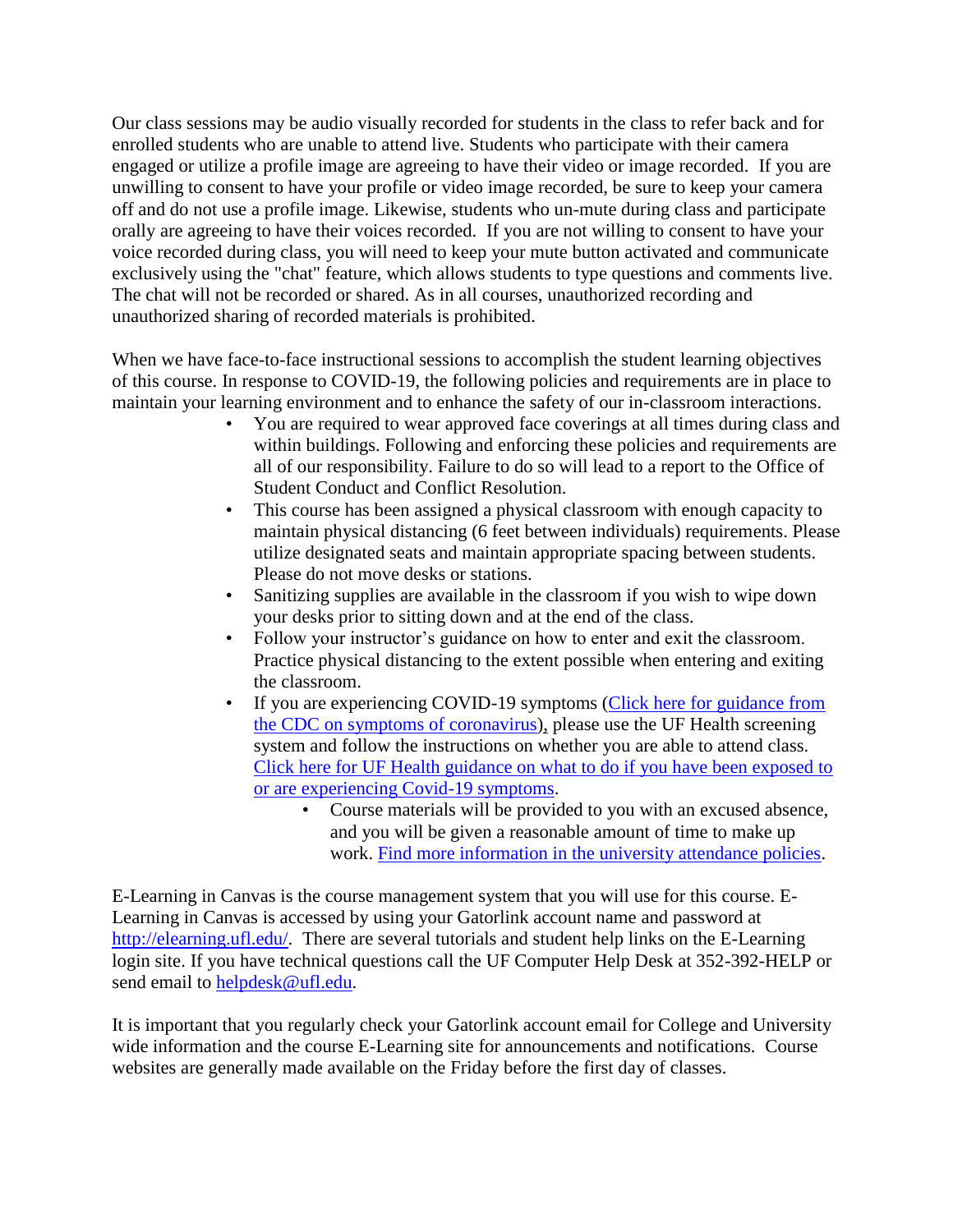### TOPICAL OUTLINE

- 1. State of the science of priority nursing research areas.
- 2. The purpose, method, and applicability of "reproducible" literature reviews to the student's dissertation research
- 3. Defining a researchable problem and levels of research evidence
- 4. Critical evaluation of nursing research (design, methods, analyses, findings, implications)
- 5. Identifying the gap(s) in the evidence: what is known, and what's left to find out?
- 6. Conducting the reproducible literature review.
- 7. Demonstrating the connections of student's research focus with priority nursing research areas.

## LEARNING ACTIVITIES

This course is structured as a seminar experience in which students will examine selected research literatures to gain experience in analysis and synthesis. Active participation in discussion is expected, as is willingness and ability to critically challenge one's own and others' ideas. The final paper will be a reproducible literature review related to the student's dissertation topic.

## TEACHING METHODS

Lecture, seminar discussion, written assignments

# EVALUATION METHODS/COURSE GRADE CALCULATION

Grades are based on completion of the following criteria:

1. Class participation. Each week, students must be prepared for discussion with cogent and facilitative questions and rely on evidence from the assigned readings and/or previous coursework to support their arguments rather than first-person testimonials and anecdotes. (20%)

2. Exam. There will be one exam given mid-term. This will be a take-home, open-book, essay exam focused on critiquing, interpreting and synthesizing a selected set of readings on a topic. Students will be required to analyze theoretical, design, and measurement issues related to a set of assigned readings. The exam will be distributed on July  $13<sup>th</sup>$  and is due July  $27<sup>th</sup>$  (30%)

3. State of the science "synthesis" paper. Students will write a final paper which summarizes and evaluates the quality of the available knowledge and lays out the logical foundation for the next set of questions for hypothesis-testing in their selected focal area. The paper should describe and evaluate the current level of knowledge about and various approaches to the study of an NINRfundable public health problem which is significant to the discipline of nursing (see NINR priorities from the [www.ninr.nih.gov](http://www.ninr.nih.gov/) website). The components of the paper should include a rationale for the significance of the problem, a summary of key findings, analysis of methodological weaknesses in designs, frameworks, and measurement of outcome variables, and recommendations for the best directions for future study. Reflection on alternative designs, hypotheses, and data interpretation must be evident in the critical analysis of the prior work.

There are two parts to this assignment: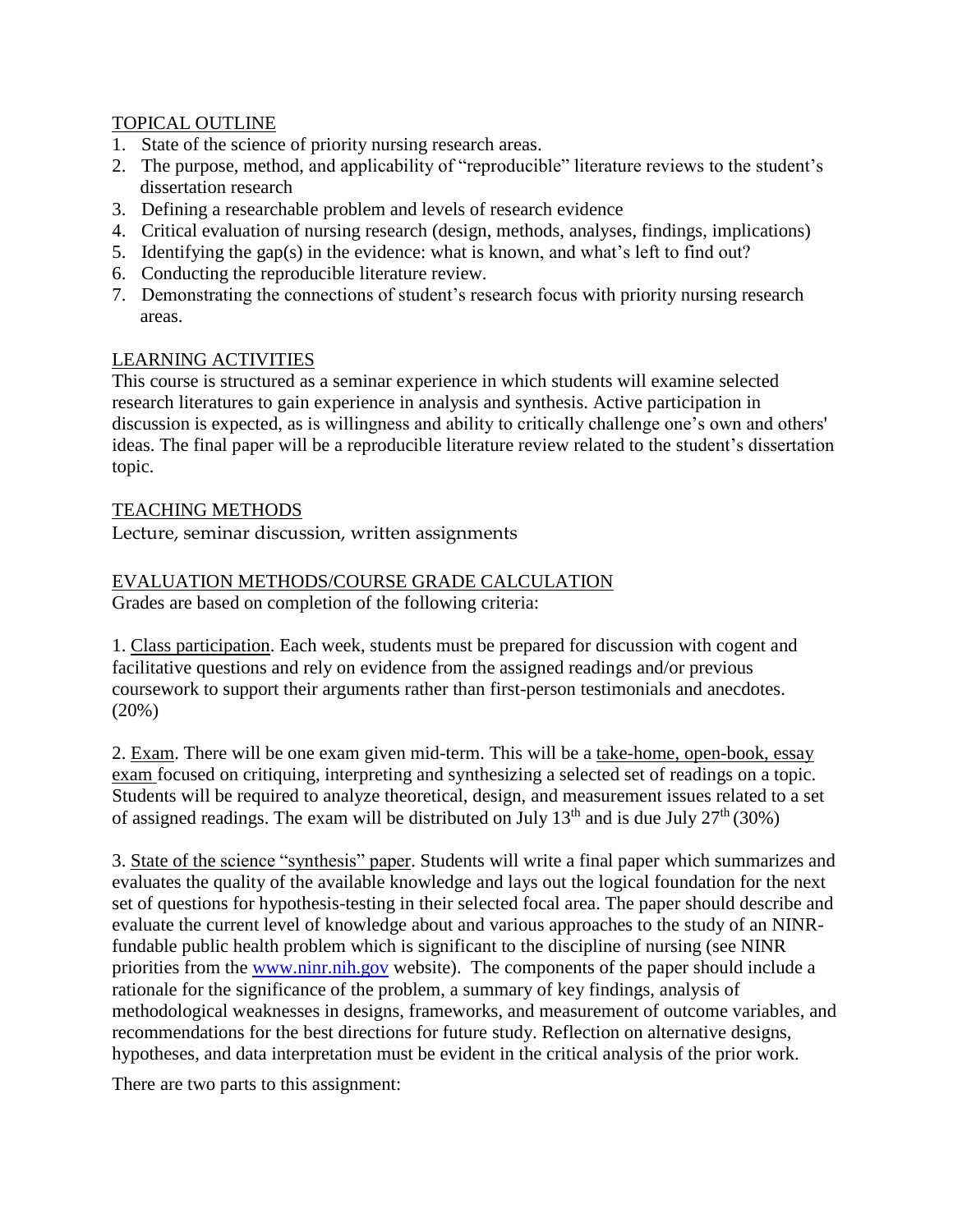### 3a. Work in Progress Presentation: In class: July 20th

Prepare a 20-minute presentation (using PowerPoint) of the draft of your final paper. Be prepared to openly discuss your work, answer questions from your peers, and respond to critique and peer review. Feedback and critique will be used to inform your final paper. (20%)

### 3b. Final Paper: Due: August 3<sup>rd</sup>

The final paper will reflect a synthesis of the key components described above. Write clearly and succinctly. Pay particular attention to synthesizing, integrating and critically evaluating the literature. Present your ideas logically. Use transitions, and include an introduction and conclusion. Adhere to APA style  $(6<sup>th</sup>$  edition), including abstract, heading and subheading structure, reference format, and running head. Page limit is 20 pages, excluding abstract and references. (30%)

### ATTENDANCE

Requirements for class attendance and make-up exams, assignments, and other work in this course are consistent with university policies that can be found at: [Graduate Academic](https://catalog.ufl.edu/graduate/regulations/#text)  [Regulations < University of Florida \(ufl.edu\)](https://catalog.ufl.edu/graduate/regulations/#text)

#### MAKE UP POLICY

Students are expected to submit assignments by the established due dates. If extenuating circumstances occur, a student must notify their professor in a timely manner to establish a make-up plan.

### GRADING SCALE/QUALITY POINTS

|                                   | A            | $95-100(4.0)$    |  | C    | $74-79*(2.0)$    |                     |
|-----------------------------------|--------------|------------------|--|------|------------------|---------------------|
|                                   | $A -$        | 93-94 (3.67)     |  | $C-$ | $72-73$ $(1.67)$ |                     |
|                                   | $B+$         | $91 - 92$ (3.33) |  | $D+$ | $70-71$ $(1.33)$ |                     |
|                                   | <sub>B</sub> | $84-90$ $(3.0)$  |  | D.   | $64-69$ $(1.0)$  |                     |
|                                   | $B -$        | $82-83$ $(2.67)$ |  | $D-$ | $62-63$ $(0.67)$ |                     |
|                                   | $C+$         | 80-81 (2.33)     |  | E    |                  | 61 or below $(0.0)$ |
| * 74 is the minimal passing grade |              |                  |  |      |                  |                     |
|                                   |              |                  |  |      |                  |                     |

For more information on grades and grading policies, please refer to University's grading policies:<https://catalog.ufl.edu/graduate/regulations/>

### COURSE EVALUATION

Students are expected to provide professional and respectful feedback on the quality of instruction in this course by completing course evaluations online via GatorEvals. Guidance on how to give feedback in a professional and respectful manner is available at [https://gatorevals.aa.ufl.edu/students/.](https://gatorevals.aa.ufl.edu/students/) Students will be notified when the evaluation period opens, and can complete evaluations through the email they receive from GatorEvals, in their Canvas course menu under GatorEvals, or via [https://ufl.bluera.com/ufl/.](https://ufl.bluera.com/ufl/) Summaries of course evaluation results are available to students at [https://gatorevals.aa.ufl.edu/public-results/.](https://gatorevals.aa.ufl.edu/public-results/)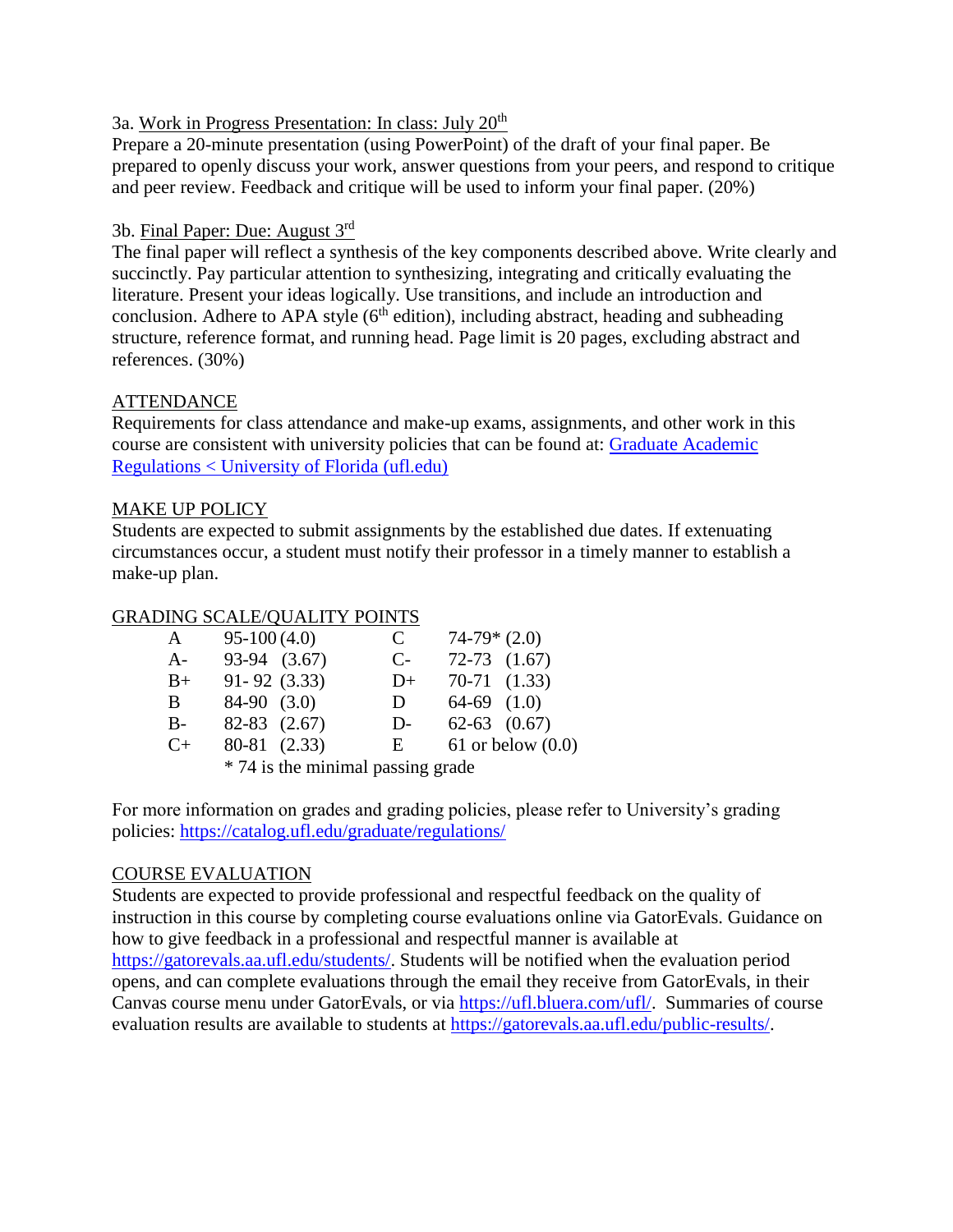### ACCOMMODATIONS DUE TO DISABILITY

Students with disabilities requesting accommodations should first register with the Disability Resource Center (352-392-8565,<https://disability.ufl.edu/> ) by providing appropriate documentation. Once registered, students will receive an accommodation letter which must be presented to the instructor when requesting accommodation. Students with disabilities should follow this procedure as early as possible in the semester.

### PROFESSIONAL BEHAVIOR

The College of Nursing expects all Nursing students to be professional in their interactions with patients, colleagues, faculty, and staff and to exhibit caring and compassionate attitudes. These and other qualities will be evaluated during patient contacts and in other relevant settings by both faculty and peers. Behavior of a Nursing student reflects on the student's individual's ability to become a competent professional Nurse. Attitudes or behaviors inconsistent with compassionate care; refusal by, or inability of, the student to participate constructively in learning or patient care; derogatory attitudes or inappropriate behaviors directed at patients, peers, faculty or staff; misuse of written or electronic patient records (e.g., accession of patient information without valid reason); substance abuse; failure to disclose pertinent information on a criminal background check; or other unprofessional conduct can be grounds for disciplinary measures including dismissal.

*As students in the health professions at UF Health, you are expected to promote safety and a culture of care and concern for each other and for patients. Across our academic health center's missions of research, teaching and patient care, nursing students must lead by example and take individual responsibility for modeling healthy habits and behaviors to minimize the spread of COVID-19. Failure to comply with the established public health measures, both on and off campus, is considered a serious breach of professional conduct***.** 

### UNIVERSITY POLICY ON ACADEMIC MISCONDUCT

Academic honesty and integrity are fundamental values of the University community. Students should be sure that they understand the UF Student Honor Code at <https://sccr.dso.ufl.edu/policies/student-honor-code-student-conduct-code/> . Students are required to provide their own privacy screen for all examination's administered to student laptops. No wireless keyboards or wireless mouse/tracking device will be permitted during examinations.

### UNIVERSITY AND COLLEGE OF NURSING POLICIES

Please see the College of Nursing website for student policies [\(http://students.nursing.ufl.edu/currently-enrolled/student-policies-and-handbooks/\)](http://students.nursing.ufl.edu/currently-enrolled/student-policies-and-handbooks/) and a full explanation of each of the university policies – [\(http://students.nursing.ufl.edu/currently](http://students.nursing.ufl.edu/currently-enrolled/course-syllabi/course-policies)[enrolled/course-syllabi/course-policies\)](http://students.nursing.ufl.edu/currently-enrolled/course-syllabi/course-policies)

UF Grading Policy Religious Holidays Counseling and Mental Health Services Student Handbook Faculty Evaluations Student Use of Social Media